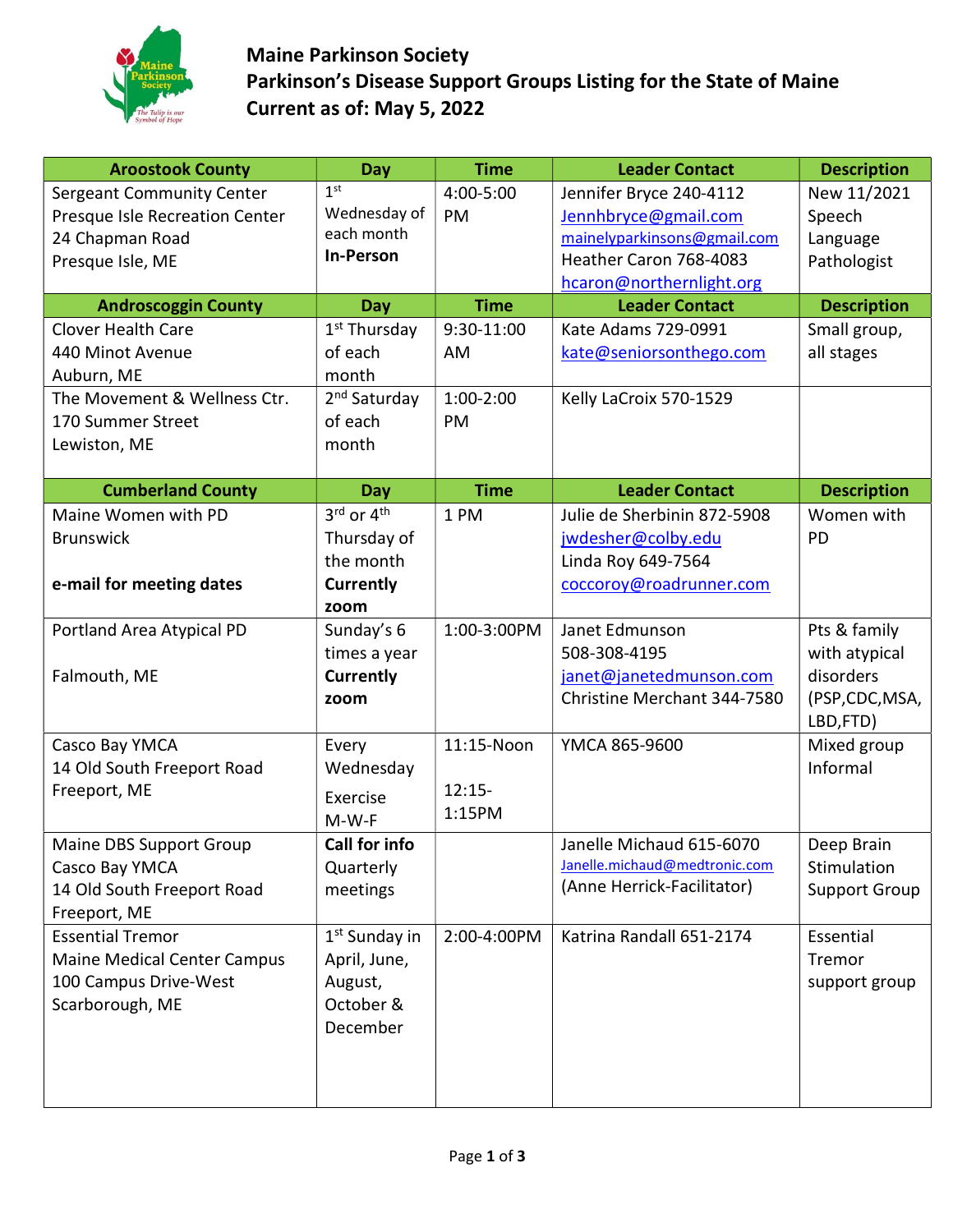

## Maine Parkinson Society Parkinson's Disease Support Groups Listing for the State of Maine Current as of: May 5, 2022

| <b>Cumberland County Con't.</b>                                                                                                                            | Day                                                                                                      | <b>Time</b>       | <b>Leader Contact</b>                                                                                | <b>Description</b>                                     |
|------------------------------------------------------------------------------------------------------------------------------------------------------------|----------------------------------------------------------------------------------------------------------|-------------------|------------------------------------------------------------------------------------------------------|--------------------------------------------------------|
| Portland Area Parkinson's<br><b>Support Group (PAPS)</b><br><b>Thornton Heights United</b><br>Methodist Church<br>100 Westbrook Street<br>So. Portland, ME | 3rd Sunday of<br>each month<br>July & Aug<br>meetings<br>when<br>needed<br><b>Currently</b><br>zoom/live | 1:00-3:00PM       | Jeff Welt 729-5328<br>bikerwelt@gmail.com                                                            | Mixed group                                            |
| Bay Square at Yarmouth<br>27 Forest Falls Drive<br>Yarmouth, ME                                                                                            | 3 <sup>rd</sup><br>Wednesday<br>of each<br>month                                                         | 1:00-2:00PM       | Samantha Nelson 846-0044                                                                             | Mixed group-<br>Bay Square &<br>Community<br>residents |
| <b>Hancock County</b>                                                                                                                                      | Day                                                                                                      | <b>Time</b>       | <b>Leader Contact</b>                                                                                | <b>Description</b>                                     |
| <b>Moore Senior Center</b><br>133 State Street<br>Ellsworth, ME                                                                                            | 3rd<br>Wednesday<br>of each month<br>(No meetings<br>in July and<br>August)                              | $2:00-4:00$<br>PM | <b>Ruth Dietze</b><br>rdietze@myfairpoint.net                                                        | Mixed group,<br>no young-<br>onset                     |
| <b>Kennebec County</b>                                                                                                                                     | Day                                                                                                      | <b>Time</b>       | <b>Leader Contact</b>                                                                                | <b>Description</b>                                     |
| <b>Hallowell Support Group</b><br>Cohen Center<br>22 Farm Road<br>Hallowell, ME                                                                            | 1 <sup>st</sup> Thursday<br>of each<br>month                                                             | 12:30PM           | Dave Jenkins 603-348-7120<br>djenkins@acadia-pharm.com                                               |                                                        |
| Maine Women with PD<br>Waterville, ME<br>e-mail for meeting dates                                                                                          | $3^{\text{rd}}$ or $4^{\text{th}}$<br>Thursday of<br>the month<br><b>Currently</b><br>zoom               | 1PM               | Julie de Sherbinin 872-5908<br>jwdesher@colby.edu<br>Linda Roy 649-7564<br>coccoroy@roadrunner.com   | Women with<br>PD                                       |
| <b>Knox County</b>                                                                                                                                         | Day                                                                                                      | <b>Time</b>       | <b>Leader Contact</b>                                                                                | <b>Description</b>                                     |
| YMCA Rockport/Camden<br>116 Union Street<br>Rockport, ME                                                                                                   | 2 <sup>nd</sup> Monday<br>of each<br>month<br><b>Currently</b><br>Live<br>broadcast                      | 12:15-2:15<br>PM  | Cassandra Walters 596-3978<br>ckwalters66@gmail.com<br>Gordon Guist 236-8475<br>spyka@roadrunner.com |                                                        |